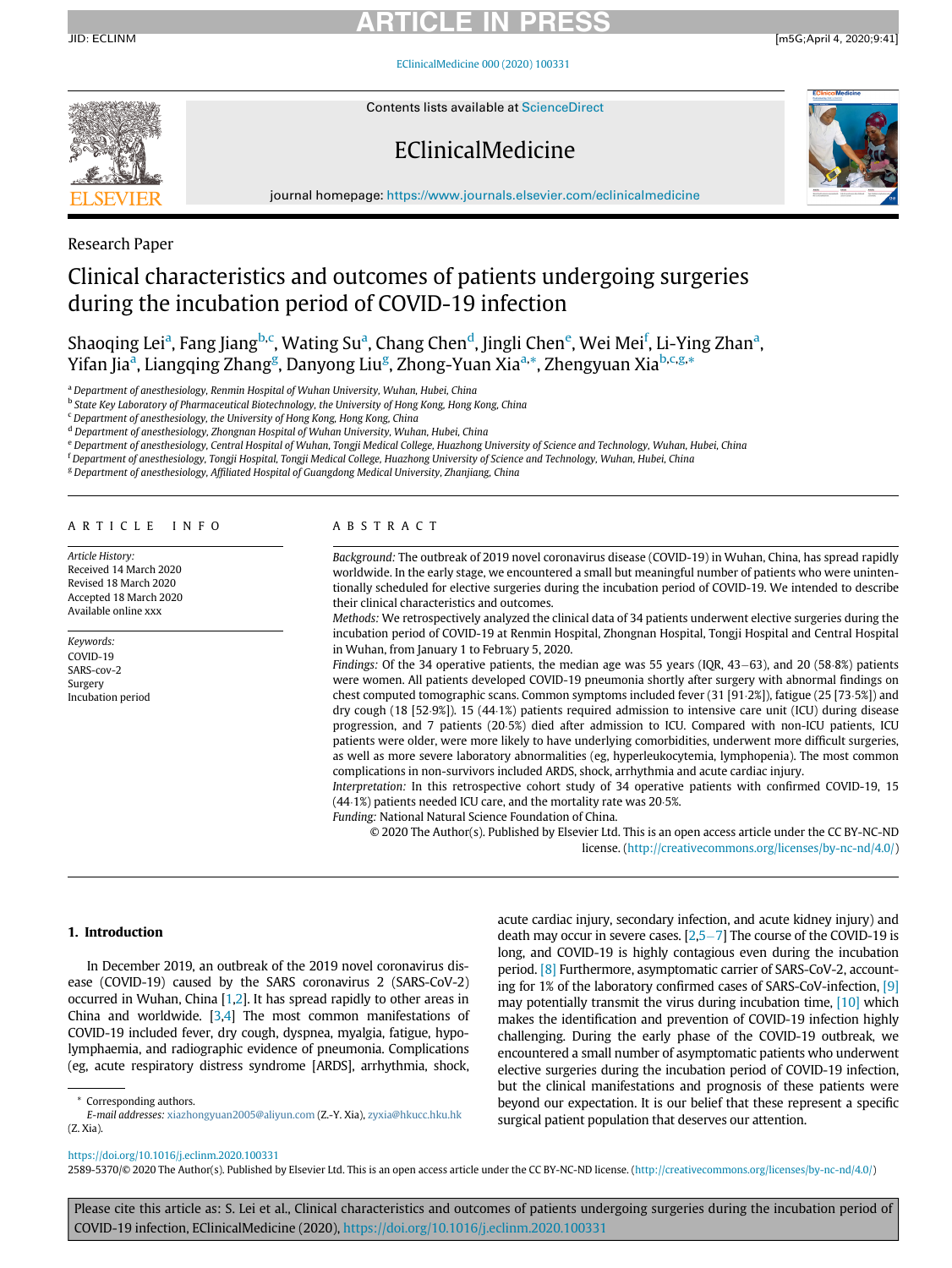### **CLE**

### 2 S. Lei et al. / EClinicalMedicine 00 (2020) 100331

### Research in context

### Evidence before this study

We searched PubMed and the China National Knowledge Infrastructure database for articles up to March 10, 2020, using the keywords "2019 novel coronavirus", "2019-nCoV", "SARS-CoV-2", "coronavirus", "Wuhan coronavirus", "Wuhan seafood market pneumonia virus", "COVID-19", "pneumonia", "Wuhan", AND "incubation period" "latent", AND "surgery", "operation" for articles published without any language restrictions. We found two articles in Chinese: one titled "Preliminary Recommendations for Lung Surgery during 2019 Novel Coronavirus Disease (COVID-19) Epidemic Period" in the Zhongguo Fei Ai Za Zhi, and another titled "Several suggestion of operation for colorectal cancer under the outbreak of Corona Virus Disease 19 in China" in the Zhonghua Wei Chang Wai Ke Za Zhi. We did not find any published studies about the surgical patients with latent COVID-19 infection.

### Added value of this study

We described the epidemiological, clinical, and laboratory characteristics, treatment, and clinical outcomes of 34 patients who underwent surgery during the incubation period of COVID-19 infection. This report, to the best of our knowledge, is the first retrospective study to describe the effects of surgery on COVID-19 progression and its prognosis. Our findings also suggest potential risk factors for the poor outcomes of operative patients with COVID-19 infection, including age, comorbidities, and surgical complexity.

### Implications of all the available evidence

In this retrospective cohort study of 34 operative patients with confirmed COVID-19, 15  $(44.1%)$  patients needed to receive ICU care, and mortality rate was 20.5%.

<span id="page-1-0"></span>Currently, the data on the clinical characteristics and outcomes of patients with COVID-19 infection undergoing surgeries are rare. A study by Chen and colleagues reported nine pregnant women who had COVID-19 infection and whose babies needed to be delivered via cesarean section surgery. [\[11\]](#page-6-8) However, this report mainly focused on the general clinical characteristics of pregnant women and whether or not intrauterine vertical transmission may occur. The data on the impact of surgery performed unintentionally during the incubation period of COVID-19 infection on the outcomes of patients are lacking, but are of utmost importance to reduce the morbidity and mortality, given that surgery may cause an immediate impairment of cell-mediated immunity, [\[12\]](#page-7-0) one of the major mechanisms that bring viral infections under control. [\[13\]](#page-7-1) In this study, we aim to present the epidemiological, clinical, and laboratory characteristics, treatment, and outcomes of patients undergoing elective surgeries during the incubation period of COVID-19 infection and to compare severe patients who received ICU care during disease progression and those who did not receive ICU care. We hope that our findings of the SARS-CoV-2 associated postoperative morbidity and mortality will benefit the global community in the battle against COVID-19 infection.

### 2. Methods

### 2.1. Study design and participants

This is a multicenter, retrospective study, which was done at Renmin Hospital, Zhongnan Hospital, Tongji Hospital and Central Hospital in Wuhan, the most serious area of COVID-19 epidemic in China. We retrospectively reviewed patients who had undergone elective surgeries admitted from January 1 to February 5, 2020, the early stage of COVID-19 epidemic in Wuhan, China. 37 asymptomatic patients developed symptoms after operation and were diagnosed with COVID-19 according to WHO interim guidance. [\[14\]](#page-7-2) Laboratory confirmation of SAR-CoV-2 was done by quantitative RT-PCR on samples from the respiratory tract, which was performed by the local health authority as described. [[2](#page-6-1)[,5\]](#page-6-4) Of these patients, 3 patients were visited shortly after surgery by persons who were thereafter confirmed for COVID-19 infection, which made us difficult to judge whether or not the patients' infections were due to their exposures prior to surgery. Thus, these 3 patients were excluded, and finally 34 patients were included in this study.

This study was reviewed and approved by the Medical Ethical Committee of participating institutes (approval number WDRY2020-K067). Oral consent was obtained from the patients. The clinical outcomes of these operative patients were monitored up to March 10, 2020, the final date of follow-up, when all the patients were discharged.

### 2.2. Surgical difficulty category

The patients included in this study underwent various surgical procedures as shown in [Table 1](#page-1-0), and were categorized into four levels based on the degree of technical difficulty, complexity and risk according to the measures for the hierarchical management of surgical procedures published by the National Heath Commission of China. [\[15\]](#page-7-3) Briefly, level-1, various operations with low risks, simple procedures and low technical difficulty; level-2, various operations with mild risks, general complexity of procedures and general technical difficulty; level-3, various operations with moderate risks, complex procedures, and moderate technical difficulty; level-4, various operations with high risks, highly complex procedures and high technical difficulty.

### 2.3. Data collection

We reviewed clinical records, nursing records, laboratory findings, and chest computed tomographic (CT) scans for all 34 operative patients. The admission date of these patients was from January 1 to

### Table 1

Types of surgery and grading of surgical difficulty.

| Surgical procedures                                | Surgical risk category | Number of case |
|----------------------------------------------------|------------------------|----------------|
| Anterior decompression of cervical<br>spinal canal | Level-3                | 1              |
| Artificial femoral head replacement                | Level-3                | 2              |
|                                                    | Level-4                | 1              |
| Clipping of cerebral aneurysm                      |                        |                |
| Cesarean section                                   | Level-2                | 5              |
| Debridement of lower extremity                     | Level-2                | 1              |
| Debridement of eyeball                             | Level-2                | 1              |
| <b>Excision of breast mass</b>                     | Level-1                | 1              |
| Excision of intracranial lesions                   | Level-3                | 1              |
| Excision of lower extremity muscle                 | Level-2                | 1              |
| lesions                                            |                        |                |
| Laparoscopic appendectomy                          | Level-2                | $\overline{2}$ |
| Laparoscopic partial colectomy                     | Level-3                | 4              |
| Laparoscopic radical gastrectomy                   | Level-4                | 1              |
| Pancreatoduodenectomy                              | Level-3                | 1              |
| Radical operation of ovarian cancer                | Level-3                | 1              |
| Radical operation of laryngeal cancer              | Level-3                | 1              |
| Radical resection of rectal cancer                 | Level-3                | 1              |
| Radical resection of esophageal<br>cancer          | Level-3                | $\overline{2}$ |
| Radical unilateral mastectomy                      | Level-3                | 1              |
| Removal of tibial internal fixation                | Level-2                | 1              |
| plate                                              |                        |                |
| Renal transplant                                   | Level-3                | 1              |
| Thoracoscopic lobectomy                            | Level-3                | 3              |
| Total hip replacement                              | Level-3                | 1              |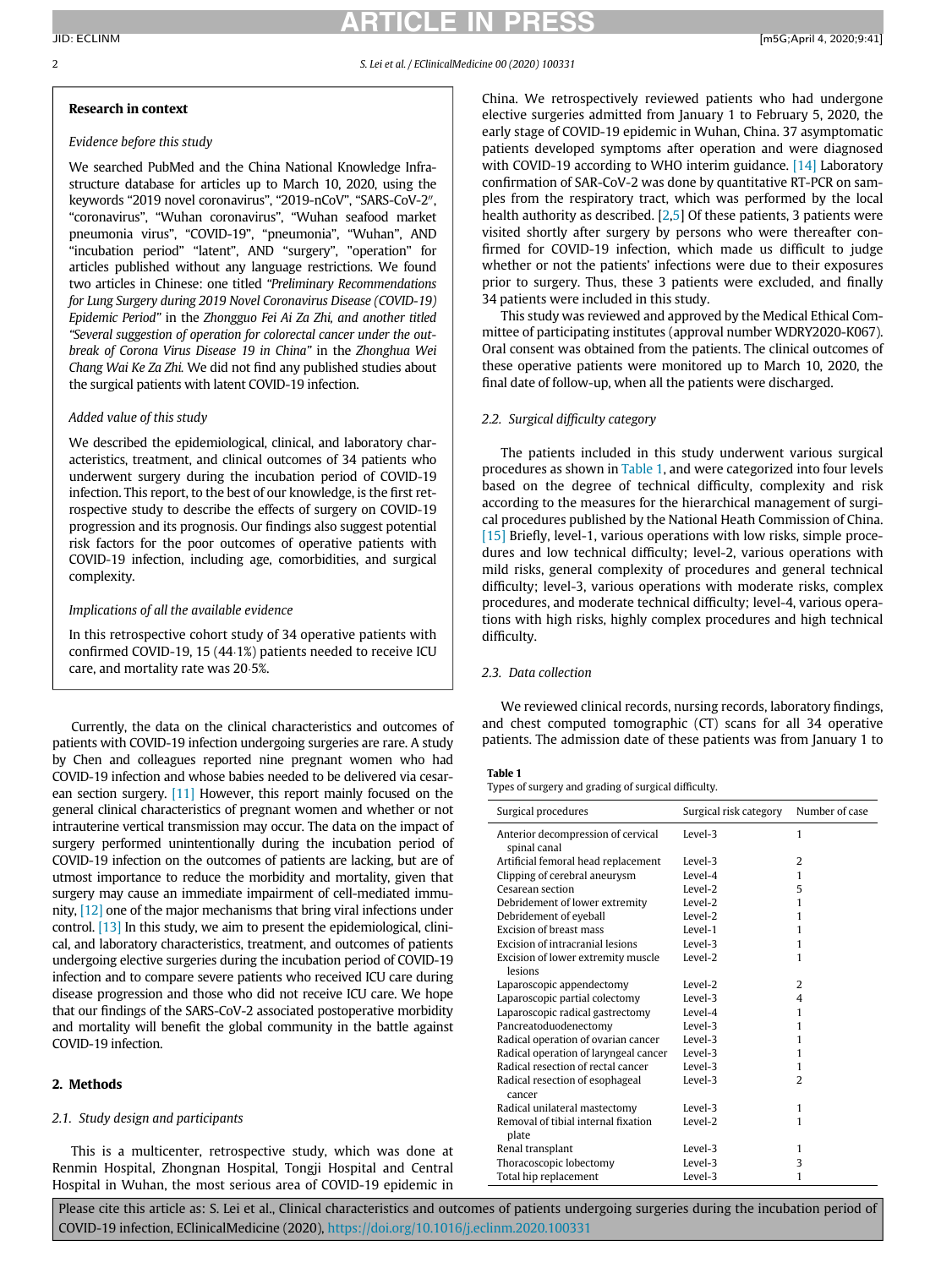February 5, 2020. Epidemiological, clinical, laboratory, and radiological characteristics and treatment and outcomes data were obtained with data collection forms from electronic medical records. Information included demographic, exposure history, underlying comorbidities, chest CT image, surgical type, surgical time, signs and symptoms, time of surgery to first symptoms, time of first symptom to dyspnea, vita signs and laboratory values on hospital admission, COVID-19 onset and ICU admission, treatments, complications, and prognosis. The durations from hospital admission to surgery, first symptom, dyspnea, ARDS, and ICU admission were also recorded. Two research investigators independently reviewed the data collection forms to verify data accuracy. Any missing or uncertain records were collected and clarified by direct communication with patients and their families.

### 2.4. Definitions

The time of COVID-19 onset was defined as the date when the first sign or symptom was noticed. Acute respiratory distress syndrome (ARDS) was defined according to the Berlin definition. [\[16\]](#page-7-4) Acute cardiac injury was identified if the cardiac biomarkers (eg, hypersensitive troponin I, Creatine kinase–MB) were above the 99% upper reference limit or new abnormalities were shown in electrocardiography and echocardiography. [\[5\]](#page-6-4) Acute kidney injury was defined according to the KDIGO clinical practice guidelines. [\[17\]](#page-7-5) Patients were admitted and transferred to intensive care unit (ICU) based on the progression of organ dysfunction or the need of mechanical ventilation. [[2](#page-6-1),[18\]](#page-7-6) For

<span id="page-2-0"></span>Table 2

Baseline characteristics of operative patients with COVID-19 infection.

patients admitted to ICU, myocardial enzymes, inflammatory stress, and blood gas analysis were determined on the day of ICU admission.

### 2.5. Statistical analysis

Continuous variables were presented as median with interquartile range (IQR) and compared by using independent group  $t$  tests when the data were normally distributed; otherwise, the Mann-Whitney test was used. Categorical variables were expressed as frequencies and percentages and compared by Pearson's chi-square or Fisher's exact test between ICU and non-ICU groups or survival and death groups. A twosided  $\alpha$  of less than 0.05 was considered statistically significant. All statistical analyses were performed with the SPSS (version 25 $0$ ) software.

### 2.6. Role of the funding source

The funders had no role in study design, data collection, data analysis, data interpretation, and the writing of the report. The corresponding authors had full access to all the data in the study and had final responsibility for the decision to submit for publication.

### 3. Results

All 34 patients included in this study were residents of Wuhan City. The age range was 21 to 84 years, and median age was 55 years  $(1QR 43-63)$   $(Table 2)$  $(Table 2)$ . 20 (58 $8%$ ) patients were woman, and 15 (44.1%) patients were admitted to ICU because of the progression of

|                                                                           |             | No.(%)           |                  |                    |                        |  |
|---------------------------------------------------------------------------|-------------|------------------|------------------|--------------------|------------------------|--|
|                                                                           | 95% CI      | Total $(N = 34)$ | ICU $(n = 15)$   | Non-ICU $(n = 19)$ | $P$ Value <sup>a</sup> |  |
| Age, median (IQR), y                                                      | $46 - 57$   | $55(43-63)$      | $55(44 - 74)$    | $47(29 - 58)$      | 0.03                   |  |
| Sex                                                                       |             |                  |                  |                    |                        |  |
| Female                                                                    | <b>NA</b>   | 20(58.8)         | 10(66.7)         | 10(52.6)           | 0.50                   |  |
| Male                                                                      | NA          | 14(41.2)         | 5(33.3)          | 9(47.4)            | 0.50                   |  |
| Any comorbidity                                                           | <b>NA</b>   | 20(58.8)         | 12(80.0)         | 8(42.1)            | 0.04                   |  |
| Hypertension                                                              | <b>NA</b>   | 13(38.2)         | 9(60.0)          | 4(21.1)            | 0.03                   |  |
| Malignancy                                                                | NA          | 9(26.5)          | 5(33.3)          | 4(21.1)            | 0.46                   |  |
| <b>Diabetes</b>                                                           | <b>NA</b>   | 8(23.5)          | 6(40.0)          | 2(10.5)            | 0.10                   |  |
| Cardiovascular disease                                                    | <b>NA</b>   | 7(20.6)          | 6(40.0)          | 1(5.3)             | 0.03                   |  |
| Cerebrovascular disease                                                   | <b>NA</b>   | 2(5.9)           | 2(13.3)          | 0                  | 0.19                   |  |
| COPD                                                                      | <b>NA</b>   | 1(2.9)           | 1(6.7)           | 0                  | 0.44                   |  |
| Chronic kidney disease                                                    | <b>NA</b>   | 1(2.9)           | 1(6.7)           | $\bf{0}$           | 0.44                   |  |
| Surgical difficulty category                                              |             |                  |                  |                    |                        |  |
| Level-1                                                                   | <b>NA</b>   | 1(2.9)           | $\bf{0}$         | 1(5.3)             | > 0.99                 |  |
| Level-2                                                                   | <b>NA</b>   | 11(32.4)         | 1(6.7)           | 10(52.6)           | 0.008                  |  |
| Level-3                                                                   | NA          | 20(58.8)         | 13(86.7)         | 7(36.8)            | 0.005                  |  |
| Level-4                                                                   | <b>NA</b>   | 2(5.9)           | 1(6.7)           | 1(5.3)             | > 0.99                 |  |
| Surgical time, median (IQR), minutes                                      | $142 - 230$ | $178(70 - 249)$  | $200(125 - 240)$ | $70(53 - 215)$     | 0.04                   |  |
| Signs and symptoms                                                        |             |                  |                  |                    |                        |  |
| Fever                                                                     | <b>NA</b>   | 31(91.2)         | 15(100)          | 16(84.2)           | > 0.99                 |  |
| Fatigue                                                                   | <b>NA</b>   | 25(73.5)         | 12(80.0)         | 13(68.4)           | 0.70                   |  |
| Dry cough                                                                 | <b>NA</b>   | 18(52.9)         | 9(60.0)          | 9(47.4)            | 0.51                   |  |
| Dyspnea                                                                   | <b>NA</b>   | 15(44.1)         | 9(60.0)          | 6(31.6)            | 0.16                   |  |
| Myalgia or arthralgia                                                     | <b>NA</b>   | 11(32.4)         | 6(40.0)          | 5(26.3)            | 0.47                   |  |
| Expectoration                                                             | <b>NA</b>   | 11(32.4)         | 7(46.7)          | 4(21.1)            | 0.15                   |  |
| Dizziness or Headache                                                     | <b>NA</b>   | 8(23.5)          | 5(33.3)          | 3(15.8)            | 0.41                   |  |
| Pharyngalgia                                                              | <b>NA</b>   | 7(20.6)          | 3(20.0)          | 4(21.1)            | > 0.99                 |  |
| Anorexia                                                                  | <b>NA</b>   | 5(14.7)          | 3(20.0)          | 2(10.5)            | 0.63                   |  |
| nausea                                                                    | na          | 3(8.8)           | 1(6.7)           | 2(10.5)            | > 0.99                 |  |
| diarrhea                                                                  | na          | 2(5.9)           | 1(6.7)           | 1(5.3)             | > 0.99                 |  |
| Abdominal pain                                                            | <b>NA</b>   | 1(2.9)           | 1(6.7)           | $\bf{0}$           | 0.44                   |  |
| Time of surgery to first symptom, median (IQR), days                      | $2.0 - 3.5$ | $2.0(1.0-4.0)$   | $2.5(1.0-5.0)$   | $2.0(1.0-3.3)$     | 0.61                   |  |
| First symptom to dyspnea, median (IQR), days                              | $2.6 - 5.0$ | $3.5(2.0-5.3)$   | $2.0(1.0-4.0)$   | $5.0(2.0-6.5)$     | 0.02                   |  |
| Bilateral distribution of patchy shadows or ground glass opacity, No. (%) | NA          | 34 (100)         | 15(100)          | 19 (100)           | > 0.99                 |  |

Abbreviations: ARDS, acute respiratory distress syndrome; COVID-19: 2019 novel coronavirus disease; COPD, chronic obstructive pulmonary disease; ICU, intensive care unit; IQR, interquartile range; CI, confidence interval; NA, not applicable.

<span id="page-2-1"></span> $P < 0.05$  was considered statistically significant.<br><sup>a</sup> P values indicate differences between non-ICU and ICU patients.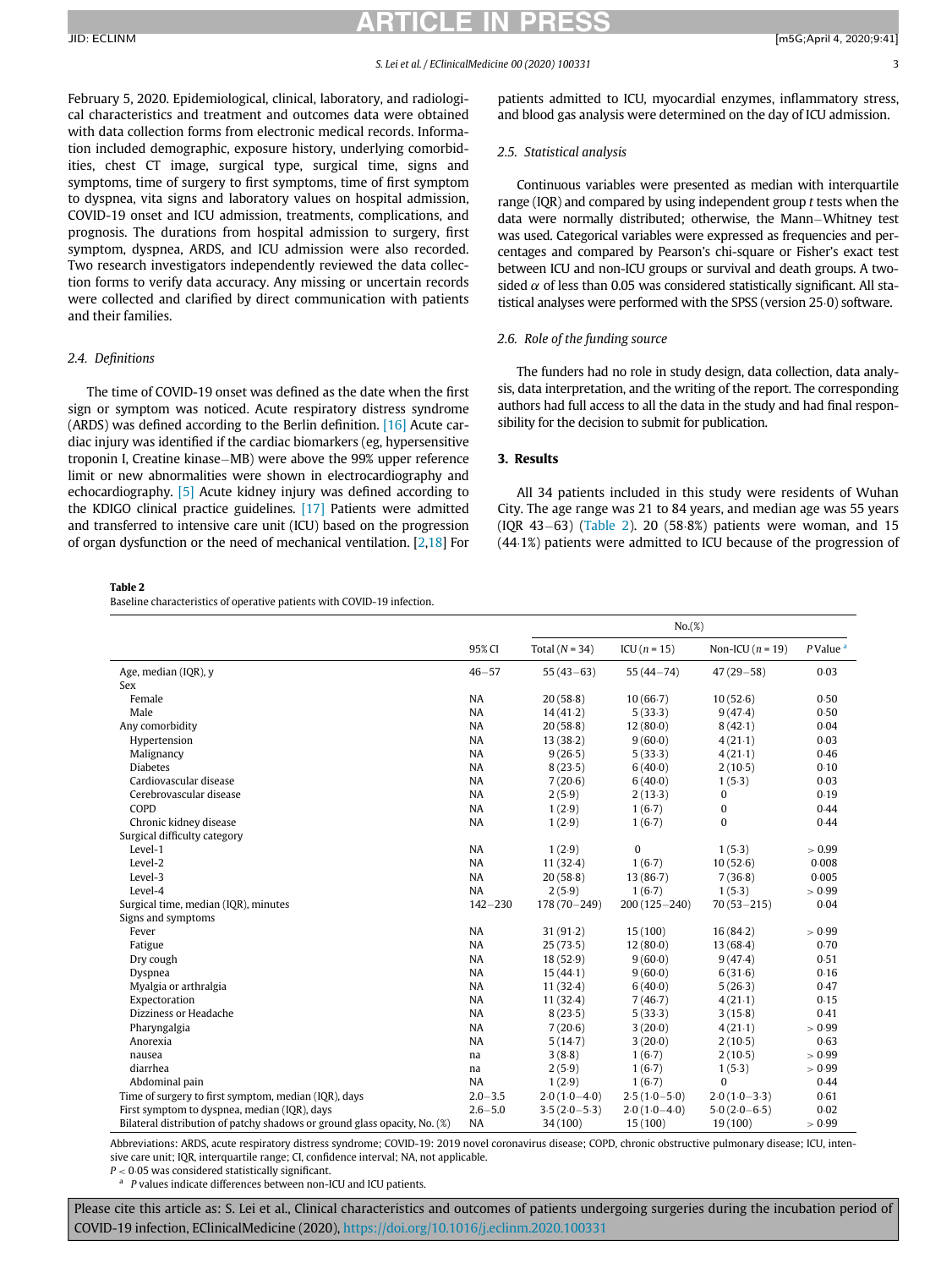<span id="page-3-1"></span>

Fig. 1. Timeline of the operative patients with COVID-19 infection after hospital admission.

### <span id="page-3-2"></span>Table 3

Laboratory findings of postoperative patients on COVID-19 onset.

|                                             |                 | Median (IQR)        |                     |                     |                      |  |
|---------------------------------------------|-----------------|---------------------|---------------------|---------------------|----------------------|--|
|                                             | 95% CI          | Total $(N = 34)$    | $ICU(n = 15)$       | Non-ICU $(n = 19)$  | P Value <sup>a</sup> |  |
| White blood cell count, $\times 10^9$ /L    | $6.5 - 9.5$     | $7.4(4.7-10.0)$     | $8.5(4.7 - 13.1)$   | $5.7(4.6 - 8.1)$    | 0.049                |  |
| Neutrophil count, $\times 10^9$ /L          | $4.8 - 7.8$     | $5.1(3.3 - 8.3)$    | $7.9(4.1 - 10.7)$   | $4.1(3.1 - 5.8)$    | 0.02                 |  |
| Lymphocyte count, $\times 10^9$ /L          | $0.6 - 1.2$     | $0.7(0.6-0.9)$      | $0.7(0.5-0.9)$      | $0.7(0.6-1.2)$      | 0.98                 |  |
| $<$ 1.1, No. $(\%)$                         | NA              | 29(85.3)            | 14 (93.3)           | 15(78.9)            | 0.35                 |  |
| Monocyte count, $\times 10^9$ /L            | $-2.8 - 10.9$   | $0.5(0.4-0.8)$      | $0.6(0.3-1.1)$      | $0.5(0.4-0.7)$      | 0.32                 |  |
| Platelet count, $\times$ 10 <sup>9</sup> /L | $162.7 - 226.6$ | $190(128 - 238)$    | $204(123 - 237)$    | $187(140 - 239)$    | 0.81                 |  |
| Prothrombin time, s                         | $11.2 - 12.2$   | $11.5(10.6 - 12.4)$ | $11.4(10.6 - 12.7)$ | $11.5(10.6-12.3)$   | 0.62                 |  |
| Activated partial thromboplastin time, s    | $27.3 - 32.4$   | $27.9(25.8 - 31.9)$ | $28.0(26.3 - 30.6)$ | $27.7(25.4 - 32.2)$ | 0.75                 |  |
| D-dimer, mg/L                               | $-16.0 - 59.9$  | $1.8(0.6 - 2.8)$    | $1.9(1.2 - 3.1)$    | $1.5(0.4 - 2.9)$    | > 0.99               |  |
| Alanine aminotransferase, U/L               | $22.2 - 37.2$   | $21.5(13.0 - 46.3)$ | $14.6(13.0 - 41.9)$ | $23.0(13.0 - 51.0)$ | 0.54                 |  |
| Aspartate aminotransferase, U/L             | $27.5 - 41.4$   | $26.0(20.3 - 55.7)$ | $23.0(20.0 - 54.9)$ | $30.0(20.4 - 61.0)$ | 0.49                 |  |
| Total bilirubin, $\mu$ mol/L                | $1.9 - 43.0$    | $9.9(7.3 - 16.8)$   | $13.0(9.1 - 19.2)$  | $8.1(6.5 - 12.9)$   | 0.04                 |  |
| Blood urea nitrogen, mmol/L                 | $4.5 - 10.0$    | $4.5(3.8 - 7.5)$    | $5.8(4.9 - 10.3)$   | $4.0(3.3 - 4.2)$    | 0.03                 |  |
| Creatinine, $\mu$ mol/L                     | $46.5 - 107.1$  | $57.4(46.6 - 64.0)$ | $63.0(60.0 - 76.0)$ | $46.8(42.0 - 57.0)$ | 0.049                |  |
| Lactate dehydrogenase, U/L                  | $194 - 221$     | $209(191 - 230)$    | $218(188 - 230)$    | $207(192 - 231)$    | 0.51                 |  |
| Creatine kinase, U/L                        | $49 - 100$      | $61(43-94)$         | $70(47 - 163)$      | $61(31-89)$         | 0.35                 |  |
| C-reactive protein, mg/L                    | $29 - 69$       | $30.3(8.4 - 74.3)$  | $29.6(12.5 - 86.6)$ | $24.8(7.7 - 72.3)$  | 0.55                 |  |
| Hypersensitive C-reactive protein, mg/L     | $17.3 - 61.7$   | $14.6(5.3 - 47.8)$  | $16.0(5.3 - 75.0)$  | $9.2(4.7 - 21.3)$   | 0.72                 |  |
| Procalcitonin, ng/mL, $\geq$ 0.1, No. (%)   | NA.             | 19(55.9)            | 12(80.0)            | 7(36.8)             | 0.02                 |  |

Abbreviations: ICU, intensive care unit; IQR, interquartile range; bpm, beats per minute; MAP, mean arterial pressure; CI, confidence interval; NA, not applicable.

 $P < 0.05$  was considered statistically significant.  $^{\rm a}$   $\,$  P values indicate differences between non-ICU and ICU patients.

<span id="page-3-0"></span>organ dysfunction or the need for mechanical ventilation. 20 (58.8%) patients had 1 or more comorbidities. Hypertension  $(13 [38.2\%])$ , malignancy (9 [26 $5\%$ ]), diabetes (8 [23 $5\%$ ]), and cardiovascular disease (7 [20 $6\%$ ]) were the most common comorbidities.

In the present study, most patients underwent surgeries with the surgical difficulty category at level-2 (11 [32.4%]) and level-3

 $(20 [58.8\%])$ , only 2 (5.9%) patients underwent surgeries with the surgical difficulty category at level-4, the highest surgical difficulty category ([Table 2](#page-2-0)). 13 of 15 patients admitted to ICU underwent level-3 surgeries. By contrast, the surgical difficulty category was level-2 for the majority of non-ICU patients. The overall median surgical time was 178 min (IQR, 70 $-249$ ). The patients in ICU had longer surgical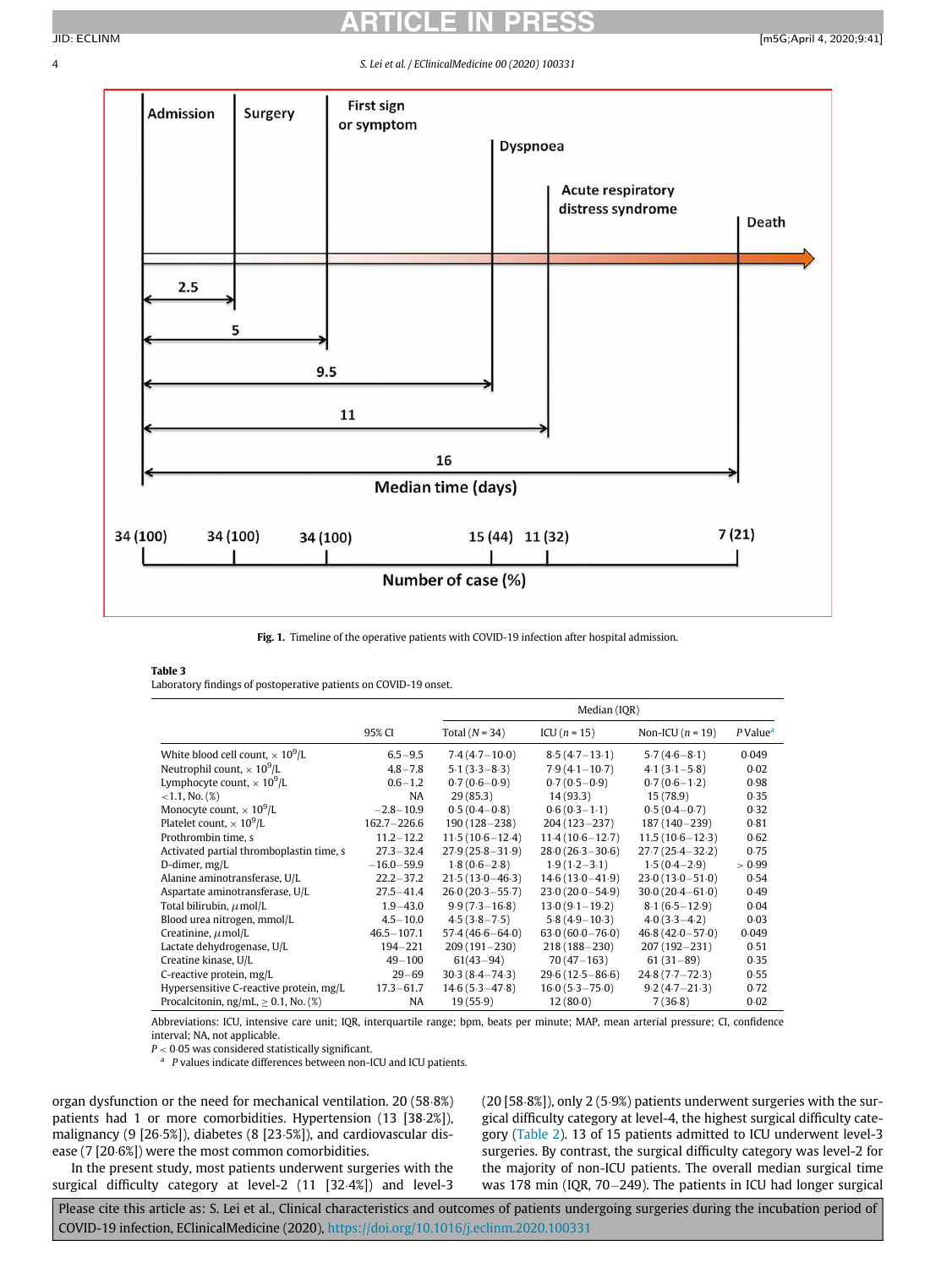<span id="page-4-0"></span>Treatments and outcomes of postoperative patients infected with COVID-19.

|                            | No.(%)           |               |                       |                      |
|----------------------------|------------------|---------------|-----------------------|----------------------|
|                            | Total $(N = 34)$ | $ICU(n = 15)$ | Non-ICU<br>$(n = 19)$ | P Value <sup>a</sup> |
| Complications              |                  |               |                       |                      |
| <b>ARDS</b>                | 11(32.4)         | 9(60.0)       | 2(10.5)               | 0.003                |
| Shock                      | 10(29.4)         | 8(53.3)       | 2(10.5)               | 0.01                 |
| Secondary infection        | 10(29.4)         | 7(46.7)       | 2(10.5)               | 0.03                 |
| Arrhythmia                 | 8(23.5)          | 5(33.3)       | 3(15.8)               | 0.42                 |
| Acute cardiac injury       | 5(14.7)          | 5(33.3)       | $\Omega$              | 0.01                 |
| Acute kidney injury        | 2(5.9)           | 2(13.3)       | $\theta$              | 0.19                 |
| Treatment                  |                  |               |                       |                      |
| Antiviral therapy          | 34 (100)         | 15 (100)      | 19 (100)              | > 0.09               |
| Antibiotic therapy         | 34 (100)         | 15(100)       | 19(100)               | > 0.09               |
| Glucocorticoid             | 16(47.1)         | 9(60.0)       | 7(36.8)               | 0.30                 |
| therapy                    |                  |               |                       |                      |
| Immunoglobulin             | 14(41.2)         | 8(53.3)       | 6(31.6)               | 0.30                 |
| <b>CKRT</b>                | 1(2.9)           | 1(6.7)        | $\Omega$              | 0.44                 |
| Oxygen support             |                  |               |                       |                      |
| Nasal cannula              | 19(55.9)         | 3(20.0)       | 16(84.2)              | 0.003                |
| Noninvasive ventilation or |                  |               |                       |                      |
| high-flow nasal            | 10(29.4)         | 7(46.7)       | 3(15.8)               | 0.07                 |
| cannula                    |                  |               |                       |                      |
| Invasive mechanical        | 5(14.7)          | 5(33.3)       | $\Omega$              | 0.01                 |
| ventilation                |                  |               |                       |                      |
| <b>ECOMA</b>               | 1(2.9)           | 1(6.7)        | 0                     | 0.44                 |
| Prognosis                  |                  |               |                       |                      |
| Discharge                  | 27(79.4)         | 8(53.3)       | 19 (100)              | 0.001                |
| Death                      | 7(20.6)          | 7(46.7)       | $\Omega$              | 0.001                |

Abbreviations: ARDS, acute respiratory distress syndrome; CKRT, continuous kidney replacement therapy; ECMO, extracorporeal membrane oxygenation; ICU, intensive care unit.

<span id="page-4-1"></span> $P < 0.05$  was considered statistically significant.<br>
<sup>a</sup> P values indicate differences between non-ICU and ICU patients.

time (median time, 200 min [IQR, 125-240] vs 70 min [IQR, 53-215];  $P = 0.04$ ) and shorter time from surgery to first symptom (median time, 2 $\cdot$ 0 days [IQR, 1 $\cdot$ 0 $-$ 4 $\cdot$ 0] vs 5 $\cdot$ 0 days [IQR, 2 $\cdot$ 0 $-$ 6 $\cdot$ 5]; P = 0.02) than that of non-ICU patients.

The most common symptoms at COVID-19 onset were fever (31 [91.2%]), fatigue (25 [73.5%]), dry cough (18 [52.9%]), dyspnea (15  $[44.1\%]$ ), myalgia or arthralgia (11  $[32.4\%]$ ), and expectoration (11 [32.4%]). Less common symptoms were dizziness, headache, pharyngalgia, nausea, diarrhea, and abdominal pain. The median time from surgery to first symptom was 2 $\cdot$ 0 days (IQR, 1 $\cdot$ 0 $-4\cdot$ 0) and 3.0 days (IQR,  $2.0-4.5$ ) to diagnosis of pneumonia. The median time from first symptoms to dyspnea was  $3·5$  days (IQR,  $2·0-5·3$ ) ([Table 2\)](#page-2-0). The median duration from hospital admission to surgery was 2.5 days (IQR,  $1·0-4·0$ ), to first sign or symptoms was 5 $·0$  days (IQR,  $3·3-8·8$ ), to dyspnea was  $9·5$  days (IQR  $6·0-14·5$ ), to ARDS was 10 $·0$  days (IQR,  $8·0-15·0$ ). For the non-survival patients, the median time from hospital admission to death was  $16·0$  days (IQR,  $11·0-25·0$ ) ([Fig. 1\)](#page-3-1).

Compared with patients who did not receive ICU care, patients who required ICU care were significantly older (median age, 55 years [IQR, 44-74] vs 47 years [IQR, 29-58];  $P = 0.03$ ), and were more likely to have underlying comorbidities  $(12 \, 80.0\%)$  vs 8  $[42.1\%$ ;  $P = 0.04$ ), including hypertension (9 [60 $\cdot$ 0%] vs 4 [21 $\cdot$ 1%]; P = 0 $\cdot$ 03) and cardiovascular disease (6  $[40.0\%]$  vs 1  $[5.3\%]$ ); P = 0.03) [\(Table 2](#page-2-0)).

There were numerous differences in laboratory findings between ICU and non-ICU patients ([Table 3](#page-3-2)), including higher white blood cell (median count, 8.5 [IQR, 4.7–13.1]  $\times$  10<sup>9</sup>/L vs 5.7 [IQR,  $(4.6-8.1] \times 10^9$ /L;  $P = 0.049$ ) and neutrophil counts (median count, 7.9 [IQR, 4.1–10.7]  $\times 10^9$ /L vs 4.1 [IQR, 3.1–5.8]  $\times 10^9$ /L; P = 0.02), as well as higher levels of total bilirubin (median concentration, 13⋅0  $\mu$ mol/L [IQR, 9⋅1−19⋅2] vs 8⋅1 $\mu$ mol/L [IQR, 6⋅5−12⋅9]; P = 0⋅04), blood urea nitrogen (median concentration, 5.8 mmol/L [IQR, 4.9–10.3] vs 4.0 mmol/L [IQR, 3.3–4.2];  $P = 0.03$  and creatinine (median concentration, 63 $\cdot$ 0  $\mu$ mol/L [IQR, 60 $\cdot$ 0–76 $\cdot$ 0] vs 46 $\cdot$ 8  $\mu$ mol/L [IQR, 42 $-57 \cdot 0$ ]; P = 0 $\cdot 049$ ). The number of patients with increased

concentration of procalcitonin ( $\geq 0.1$  ng/mL) in ICU was more than non-ICU patients (12 [80 $0\%$ ] vs 7 [36 $\frac{8}{8}$ ]; P = 0 $\frac{0}{2}$ ). These measures were recorded on the day of COVID-19 onset for all patients. All the 34 patients demonstrated bilateral distribution of patchy shadows or ground glass opacity on chest CT scan [\(Table 3\)](#page-3-2).

All patients had developed pneumonia after surgery. Common complications among the 34 patients included ARDS (11 [32.4%]), shock  $(10 [29.4%])$ , secondary infection  $(10 [29.4%])$ , arrhythmia  $(8 [23.5\%])$ , acute cardiac injury  $(5 [14.7\%])$ , and acute kidney injury (2 [5.9%]; [Table 3](#page-3-2)). ICU patients were more likely to have ARDS, shock, second infection and acute cardiac injury than non-ICU patients. All patients received antiviral therapy (lopinavir/ritonavir) and antibiotic therapy. Part of the patients received glucocorticoid therapy  $(16 [47·1%)$  and immunoglobulin therapy  $(14 [41·2%)$ , and  $1 (2·9%)$ patient received kidney replacement therapy. In ICU, 7 (46.7%) patients received high-flow oxygen or noninvasive ventilation, and 5 (33.3%) required invasive mechanical ventilation,  $1(6.7%)$  of whom received extracorporeal membrane oxygenation as rescue therapy [\(Table 4\)](#page-4-0).

Seven patients died after admission to the ICU, they all underwent surgeries at the surgical difficulty category level-3. The age range was 34 to 83 years old, and 4 were women [\(Table 5\)](#page-5-0). The surgery duration ranged from 110 to 379 min. All these patients had 1 or more coexisting medical conditions. The most common comorbidities were cardiovascular disease  $(4 [57.1\%])$ , malignancy  $(4 [57.1\%])$  and hypertension  $(3 [42.9%])$ . 4 of these 7 patients presented with fever as first symptom. The median duration from first symptom to death was 9 days (IQR,  $6-11$ ). All these patients developed respiratory failure and had three or more complications. The most common complications among the 7 patients included ARDS (7 [100%]), shock (4 [57-1%]), arrhythmia  $(4 [57.1\%])$  and acute cardiac injury  $(4 [57.1\%])$ .

### 4. Discussion

This report, to the best of our knowledge, is the first retrospective cohort study to describe the clinical characteristics and outcomes of operative patients with SARS-CoV-2 infection. All the 34 patients involved in this study had a history of direct exposure to Wuhan City before hospital admission, and none of them had any sign or symptom of COVID-19 before surgery. Of note, symptoms of COVID-19 manifested quickly after the completion of surgery, and SARS-CoV-2 infection was laboratory-confirmed soon thereafter. The length of time from hospital admission to surgery (median time, 2 $\cdot$ 5 days [IQR, 1 $\cdot$ 0 $-4\cdot$ 0]) is shorter than the median incubation time of 5-2 days obtained from a study of patients with confirmed SARS-CoV-2 infections in Wuhan, [\[19\]](#page-7-7) and also shorter than the overall incubation time (median time, 4.0 days [IQR,  $2.0 - 7.0$ ]) derived from a study of patients with COVID-19 from 552 hospitals in China. [\[6\]](#page-6-9) These evidences collectively support our belief that the patients included in the current study are in their incubation period of COVID-19 infection before undergoing surgeries.

During the disease progression, 15 of 34 postoperative patients received ICU care. This proportion  $(44.1%)$  is much higher than the reported 26.1% in hospitalized COVID-19 patients without surgery. [\[2\]](#page-6-1) Most patients in ICU were older, had more underlying comorbidities and longer surgical time, and undergone more difficult surgery than patients not admitted to ICU. This suggests that old age, comorbidities, surgical time, and difficulty of operation may be risk factors for poor outcome. Compared with the symptoms in non-ICU patients, dyspnea occurred earlier in critically ill patients. The time of first symptom to dyspnea in ICU patients was much shorter than non-ICU patients. This symptom characteristic may help physicians identify patients with potential poor prognosis.

The data in this study suggest that surgery may accelerate and exacerbate disease progression of COVID-19. This is derived from the following findings. The patients developed COVID-19 symptoms very shortly (average 2 $6$  days) after surgery completion. The median time of COVID-19 onset (which was defined as the date when the first sign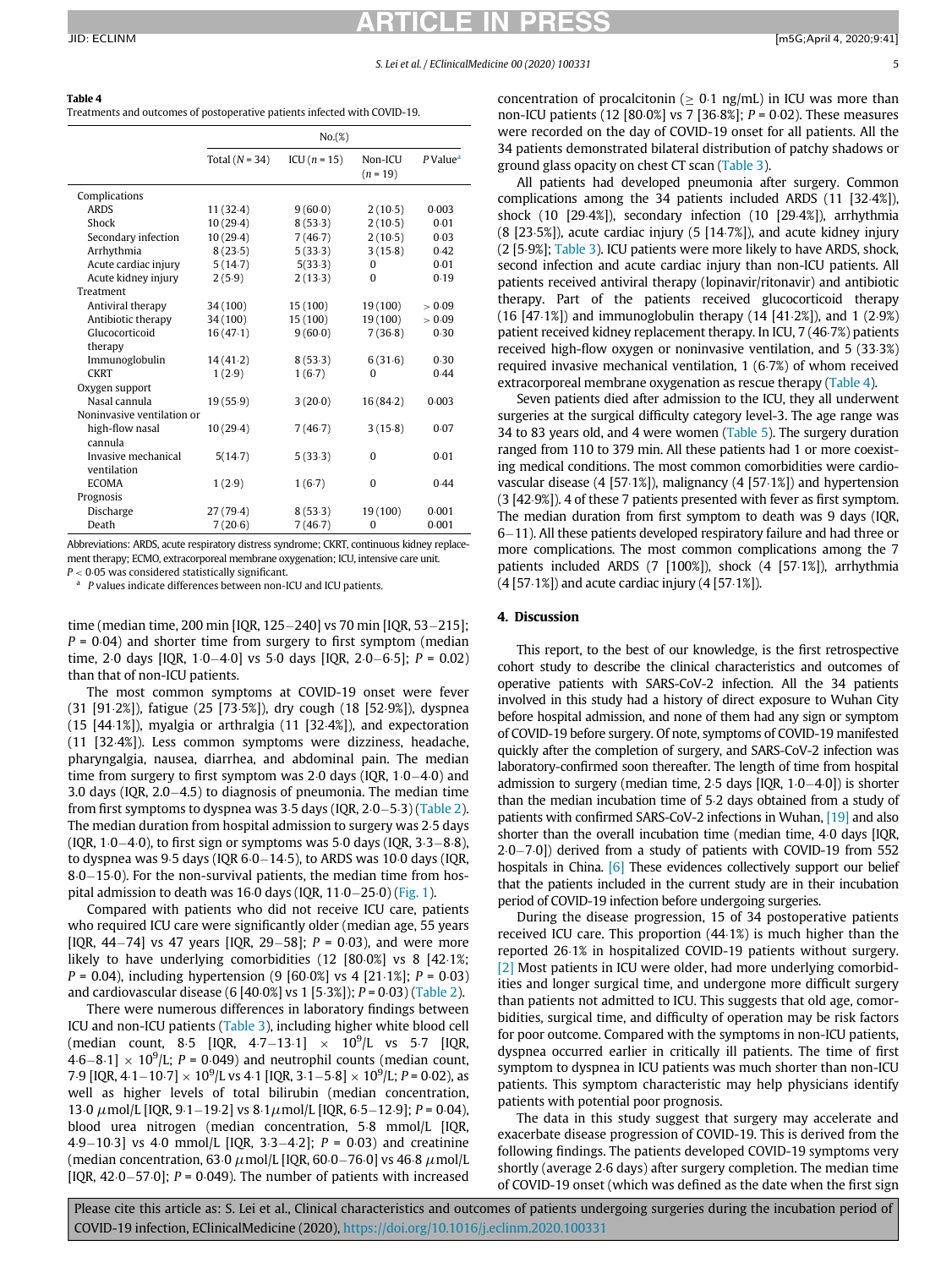6

### <span id="page-5-0"></span>Table 5

Clinical characteristics of seven non-survival operative patients with COVID-19 infection.

|                                                                         | Patient 1              | Patient 2           | Patient 3               | Patient 4                             | Patient 5               | Patient 6                              | Patient 7                | No. (%)   |
|-------------------------------------------------------------------------|------------------------|---------------------|-------------------------|---------------------------------------|-------------------------|----------------------------------------|--------------------------|-----------|
| Date of admission                                                       | Jan 12                 | [an 13]             | Jan <sub>14</sub>       | Jan <sub>15</sub>                     | Jan <sub>15</sub>       | Jan <sub>20</sub>                      | lan <sub>27</sub>        | NA        |
| Age, years                                                              | 34                     | 55                  | 63                      | 48                                    | 55                      | 83                                     | 77                       | <b>NA</b> |
| Sex, Female/male                                                        | Female                 | Male                | Male                    | Female                                | Female                  | Male                                   | Female                   | NA        |
| Epidemiological history*<br>Comorbidities                               | Yes                    | Yes                 | Yes                     | Yes                                   | Yes                     | Yes                                    | Yes                      | 7(100)    |
| Cardiovascular disease                                                  | No                     | Yes                 | No                      | No                                    | Yes                     | Yes                                    | Yes                      | 4(57.1)   |
| Malignancy                                                              | Yes                    | Yes                 | Yes                     | Yes                                   | N <sub>o</sub>          | No                                     | No                       | 4(57.1)   |
| Hypertension                                                            | No                     | Yes                 | N <sub>o</sub>          | No                                    | N <sub>o</sub>          | Yes                                    | Yes                      | 3(42.9)   |
| <b>Diabetes</b>                                                         | N <sub>o</sub>         | N <sub>o</sub>      | N <sub>o</sub>          | Yes                                   | N <sub>o</sub>          | No                                     | No                       | 1(14.3)   |
| Cerebrovascular disease                                                 | N <sub>o</sub>         | No                  | N <sub>o</sub>          | N <sub>o</sub>                        | N <sub>o</sub>          | Yes                                    | N <sub>o</sub>           | 1(14.3)   |
| COPD                                                                    | N <sub>o</sub>         | Yes                 | No                      | No                                    | N <sub>o</sub>          | No                                     | N <sub>o</sub>           | 1(14.3)   |
| Date of surgery                                                         | Jan <sub>16</sub>      | Jan <sub>23</sub>   | Jan <sub>17</sub>       | Jan <sub>19</sub>                     | Jan <sub>17</sub>       | lan <sub>22</sub>                      | Jan <sub>30</sub>        | <b>NA</b> |
| Surgical type                                                           | Pancreatoduo-denectomy | Total esophagectomy | Thoracoscopic lobectomy | Radical resection of rectal<br>cancer | Thoracoscopic lobectomy | Artificial femoral head<br>replacement | Total hip replacement NA |           |
| Surgical time, min                                                      | 377                    | 240                 | 379                     | 200                                   | 195                     | 150                                    | 110                      | NA        |
| Date of first symptom or sign                                           | Jan <sub>19</sub>      | Jan 28              | Jan <sub>18</sub>       | Jan <sub>20</sub>                     | Jan <sub>19</sub>       | $\tan 25$                              | Feb <sub>2</sub>         | <b>NA</b> |
| First symptom or sign                                                   | Fever                  | Fatigue             | Cough                   | Fever                                 | Fever                   | Fever                                  | Cough                    | <b>NA</b> |
| Date of Confirmatory test<br>done (SARS-CoV-2 quanti-<br>tative RT-PCR) | Jan 25                 | Feb 4               | Jan <sub>22</sub>       | Jan $26$                              | Jan <sub>21</sub>       | <b>Jan 29</b>                          | Feb 5                    | <b>NA</b> |
| Complications                                                           |                        |                     |                         |                                       |                         |                                        |                          |           |
| Respiratory failure                                                     | Yes                    | Yes                 | Yes                     | Yes                                   | Yes                     | Yes                                    | Yes                      | 7(100)    |
| <b>ARDS</b>                                                             | Yes                    | Yes                 | Yes                     | Yes                                   | Yes                     | Yes                                    | Yes                      | 7(100)    |
| Shock                                                                   | Yes                    | Yes                 | Yes                     | Yes                                   | N <sub>o</sub>          | No                                     | No                       | 4(57.1)   |
| Arrhythmia                                                              | N <sub>o</sub>         | Yes                 | No                      | Yes                                   | Yes                     | Yes                                    | N <sub>o</sub>           | 4(57.1)   |
| Acute cardiac injury                                                    | No                     | Yes                 | Yes                     | Yes                                   | N <sub>o</sub>          | No                                     | Yes                      | 4(57.1)   |
| Secondary infection                                                     | Yes                    | Yes                 | No                      | No                                    | No                      | Yes                                    | No                       | 3(42.9)   |
| Acute kidney injury                                                     | Yes                    | Yes                 | No                      | N <sub>o</sub>                        | N <sub>o</sub>          | No                                     | N <sub>o</sub>           | 2(28.6)   |
| Date of death                                                           | Jan <sub>30</sub>      | Feb <sub>6</sub>    | Jan 29                  | Jan 27                                | Jan <sub>25</sub>       | Feb 7                                  | Feb 6                    | <b>NA</b> |
| First symptom to death, days 11                                         |                        | 9                   | 11                      | $\overline{7}$                        | 6                       | 13                                     | 4                        | <b>NA</b> |

Abbreviations: ARDS, acute respiratory distress syndrome; COPD, chronic obstructive pulmonary disease; NA, not applicable. \*Exposure to Wuhan city where the epidemic is very serious in China.

ARTICLE IN PRESS

**ARTICLE IN PRESSS**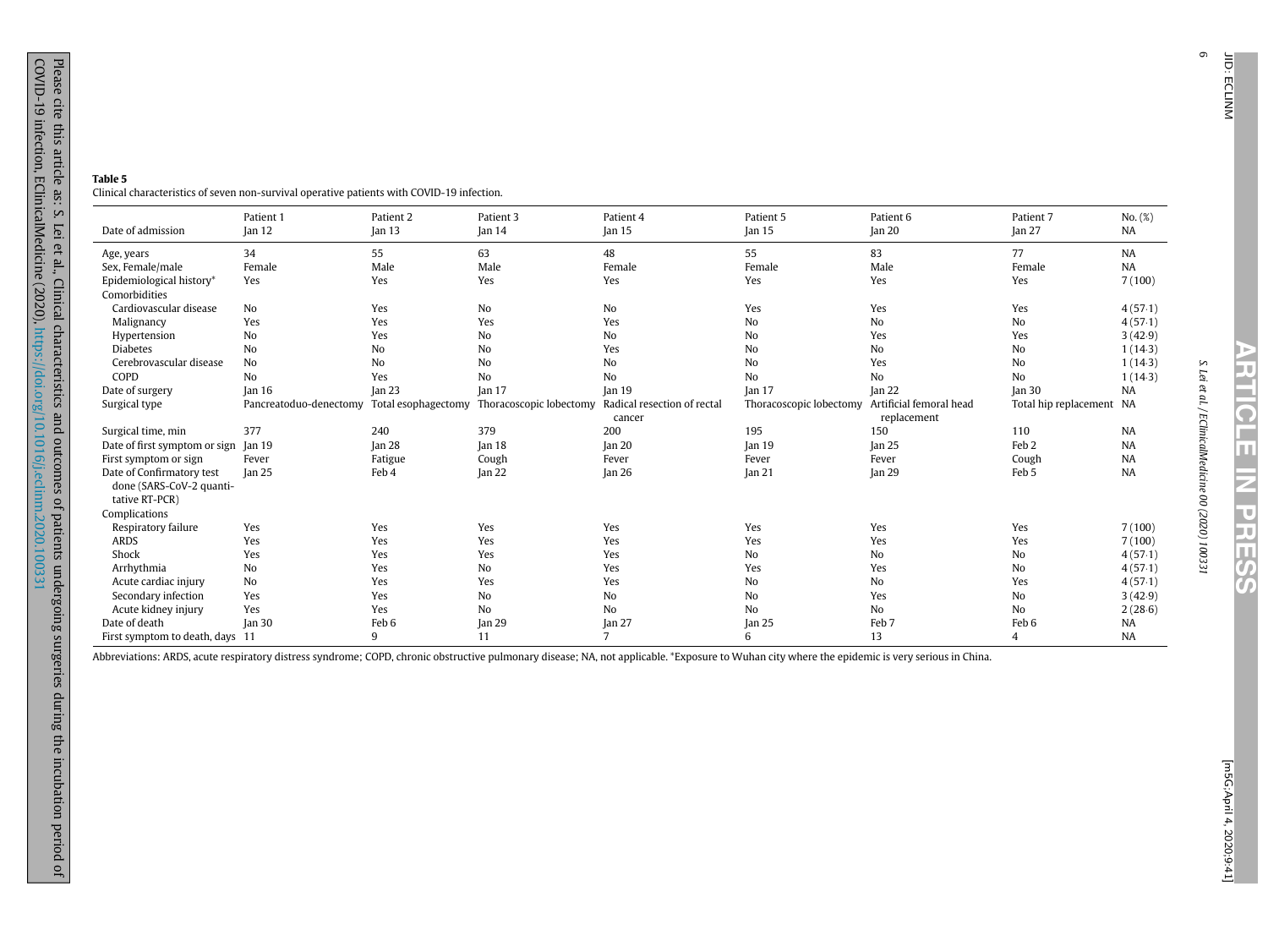or symptom was noticed) to dyspnea in the current study was 3.5 days (IQR,  $2.0-5.3$ ), which is shorter than the reported time of 8 $\cdot$ 0 days (IQR, 5 $\cdot$ 0 $-13\cdot$ 0) from the onset of first symptom to dyspnea in a study of 41 laboratory-confirmed cases infected with SARS-CoV-2,  $\left[5\right]$  and also shorter than the reported 5 $\cdot$ 0 days (IQR, 1 $\cdot$ 0-10 $\cdot$ 0) in another study of 138 hospitalized patients with confirmed SARS-CoV-2 in Wuhan.  $[2]$  Seven of the 34 operative patients (20 $6\%$ ) died of COVID-19 associated complications. This mortality rate is much higher than the reported overall case-fatality rate of 2.3% in COVID-19 patients without surgery,  $[9]$  and also higher than the case-fatality rate of 7.9% in noncardiac surgical patients without COVID-19 infection who were admitted to multidisciplinary ICU. [\[20\]](#page-7-8) Furthermore, the average duration from the time of first symptom to death of the 7 non-survivors (8.7 days, range 4 to 13 days) is apparently shorter than that reported previously. In the report of Huang and colleagues, [\[5\]](#page-6-4) the median time from onset of symptoms to first hospital admission was 7.0 days  $(4.0-8.0)$  and to ICU admission was 10.5 days  $(8.0-17.0)$  and 6 patients (15% of the total of 41 cases studied) did not survive ICU. The study did not report the exact dates of patient death, but it is safe for us to say that the average time from the onset of symptoms to death was longer than 10.5 days and thus longer than that of the non-survivors in our study. In other words, it is highly likely that surgical stress occurred during the incubation period of SARS-CoV-2 infection exacerbated disease progression and severity.

Currently, no specialized medication is available for the treatment of SARS-CoV-2 infection, and supportive measures remain the mainstay of COVID-19 treatment. Thus, the patient's immune function is a major determinant of the disease severity, and populations with low immune function, such as older people are more vulnerable and have high mortality after COVID-19 infection. [\[7\]](#page-6-10) Surgery may not only cause immediate impairment immune function, [\[12\]](#page-7-0) but also induce early systemic inflammatory response. [\[21\]](#page-7-9) Similar to the Middle East Respiratory Syndrome Coronavirus (MERS-CoV) infection, [\[22\]](#page-7-10) the SARS-CoV infected lung could induce and increase the amount of macrophage and neutrophil infiltration, and increase the levels of pro-inflammatory cytokines and chemokines. [[23,](#page-7-11)[24\]](#page-7-12) And, the high levels of circulating inflammatory cytokines has been reported to be correlated with the severity of illness in patients infected with the 2019 novel coronavirus (SARS-CoV-2). [\[5\]](#page-6-4) Consistent with these findings, the most common laboratory abnormalities in this study were lymphopenia (29 [85.3%] of 34 patients) and increased hypersensitive C-reactive protein. In addition, the patients admitted to ICU showed higher counts of white blood cell and neutrophil.

<span id="page-6-11"></span><span id="page-6-10"></span><span id="page-6-9"></span><span id="page-6-8"></span><span id="page-6-7"></span><span id="page-6-6"></span><span id="page-6-5"></span><span id="page-6-4"></span><span id="page-6-3"></span><span id="page-6-2"></span><span id="page-6-1"></span><span id="page-6-0"></span>Our study has some similarity to a case reported during MERS-CoV outbreak.  $[25]$  In the report, a 61-year-old man who was electively admitted for cardiac bypass surgery and the patient's laboratory examinations were normal despite the history of hypertension and diabetes, and MERS-CoV test was negative before the surgery. However, this patient developed MERS-CoV infection-related symptom in the 2nd day after surgery, and was tested positive for MERS-CoV on post-operative day 6, and the patient passed away on postoperative day 9. Possibility exists that this patient could be a healthy carrier of MERS-CoV who then had the virus activated by the stress of surgery. For the patients included in our current study, we performed routine laboratory tests but did not specifically test for SARS-CoV-2 before surgery by use of quantitative RT-PCR with the CDC (Chinese Center for Disease Control and Prevention) recommended kit based on the considerations that these patients had no any sign of COVID-19 related symptoms and the CDC recommended kit was very limited and could only be used for highly suspected case of SARS-CoV-2 infection at that time. However, a thorough review of the patients' profile made us confident to believe that the 34 patients included in this study got infected before their hospital admission. We now retrospectively understand that it might be necessary and very important for a patient to be isolated for a certain period (such as the WHO recommended 14-days quarantine period) or the possibility of the new coronavirus infection being excluded before being considered for an elective surgery during the COVID-19 epidemic.

Our study has several notable limitations. The sample size of the present study was small, as it was a rare situation and patients were unintentionally scheduled for elective surgeries during the incubation period of COVID-19 infection. Additionally, the patients were not performed the specific SARS-CoV-2 confirmation test before surgery, due to the limited understanding of the epidemic situation and the shortage of SARS-CoV-2 kits at that time. Thus, our assumption of the intubation periods of the patients included the current study was mainly based on clinical profiles and routine laboratory tests. Nevertheless, it is our hope that the findings of the SARS-CoV-2 associated postoperative morbidity and mortality will alert the global community to be better prepared in the battle against COVID-19 infection.

In summary, we described the clinical characteristics and outcomes of the patients who were unintentionally scheduled for elective surgeries during the incubation period of COVID-19 infection. This retrospective cohort study showed 44.1% patients needed ICU care, and mortality was 20.5%. Risk factors for the poor prognosis of operative patients with COVID-19 need to be further study in larger sample size.

### 5. Contributors

Z-YX and SL had the idea for the study. Z-YX and ZX designed the study and have full access to all data in the study and take responsibility for the integrity of the data and the accuracy of the data analysis. SL, WS, CC, JC, WM, L-YZ and YJ collected the data. SL, FJ, DL and LZ performed data analysis. SL, FJ and WS drafted the manuscript. ZX and Z-YX revised the final manuscript.

### Conflict of Interest

None.

### Acknowledgements

The authors' work was supported by the grants from National Natural Science Foundation of China ([NSFC 81772049,](#page-6-11) [81970247\)](#page-6-11). We acknowledge all health-care workers involved in the diagnosis and treatment of patients in Wuhan. We thank the patients and their families for providing requested data and information.

#### References

- [1] [Zhu N, Zhang D, Wang W, et al. A novel coronavirus from patients with pneumo](http://refhub.elsevier.com/S2589-5370(20)30075-4/sbref0001)[nia in china. N Engl J Med 2019;382\(8\) 2020727-33.](http://refhub.elsevier.com/S2589-5370(20)30075-4/sbref0001)
- [2] [Wang D, Hu B, Hu C, et al. Clinical characteristics of 138 hospitalized patients with](http://refhub.elsevier.com/S2589-5370(20)30075-4/sbref0002) [2019 novel coronavirus-infected pneumonia in Wuhan, China. JAMA 2020.](http://refhub.elsevier.com/S2589-5370(20)30075-4/sbref0002)
- [3] [Holshue ML, DeBolt C, Lindquist S, et al. First case of 2019 novel coronavirus in the](http://refhub.elsevier.com/S2589-5370(20)30075-4/sbref0003) [United States. N Engl J Med 2020.](http://refhub.elsevier.com/S2589-5370(20)30075-4/sbref0003)
- [4] [Silverstein WK, Stroud L, Cleghorn GE, Leis JA. First imported case of 2019 novel](http://refhub.elsevier.com/S2589-5370(20)30075-4/sbref0004) [coronavirus in Canada, presenting as mild pneumonia. Lancet 2020.](http://refhub.elsevier.com/S2589-5370(20)30075-4/sbref0004)
- [5] [Huang C, Wang Y, Li X, et al. Clinical features of patients infected with 2019 novel](http://refhub.elsevier.com/S2589-5370(20)30075-4/sbref0005) [coronavirus in Wuhan, China. Lancet 2020;395\(10223\):497](http://refhub.elsevier.com/S2589-5370(20)30075-4/sbref0005)–506.
- [6] [Guan WJ, Ni ZY, Hu Y, et al. Clinical characteristics of coronavirus disease 2019 in](http://refhub.elsevier.com/S2589-5370(20)30075-4/sbref0006) [China. N Engl J Med 2020.](http://refhub.elsevier.com/S2589-5370(20)30075-4/sbref0006)
- [7] [Chen N, Zhou M, Dong X, et al. Epidemiological and clinical characteristics of 99](http://refhub.elsevier.com/S2589-5370(20)30075-4/sbref0007) [cases of 2019 novel coronavirus pneumonia in Wuhan, China: a descriptive study.](http://refhub.elsevier.com/S2589-5370(20)30075-4/sbref0007) [Lancet 2020;395\(10223\).](http://refhub.elsevier.com/S2589-5370(20)30075-4/sbref0007)
- [8] [Yu P, Zhu J, Zhang Z, Han Y. A familial cluster of infection associated with the 2019](http://refhub.elsevier.com/S2589-5370(20)30075-4/sbref0008) [novel coronavirus indicating possible person-to-person transmission during the](http://refhub.elsevier.com/S2589-5370(20)30075-4/sbref0008) [incubation period. J Infect Dis 2020.](http://refhub.elsevier.com/S2589-5370(20)30075-4/sbref0008)
- [9] [Wu Z, McGoogan JM. Characteristics of and important lessons from the coronavi](http://refhub.elsevier.com/S2589-5370(20)30075-4/sbref0009)[rus disease 2019 \(COVID-19\) outbreak in China: summary of a report of 72314](http://refhub.elsevier.com/S2589-5370(20)30075-4/sbref0009) [cases from the Chinese center for disease control and prevention. JAMA 2020.](http://refhub.elsevier.com/S2589-5370(20)30075-4/sbref0009)
- [10] [Bai Y, Yao L, Wei T, et al. Presumed asymptomatic carrier transmission of COVID-](http://refhub.elsevier.com/S2589-5370(20)30075-4/sbref0010)[19. JAMA 2020.](http://refhub.elsevier.com/S2589-5370(20)30075-4/sbref0010)
- [11] [Chen H, Guo J, Wang C, et al. Clinical characteristics and intrauterine vertical](http://refhub.elsevier.com/S2589-5370(20)30075-4/sbref0011) [transmission potential of COVID-19 infection in nine pregnant women: a retro](http://refhub.elsevier.com/S2589-5370(20)30075-4/sbref0011)[spective review of medical records. Lancet 2020.](http://refhub.elsevier.com/S2589-5370(20)30075-4/sbref0011)